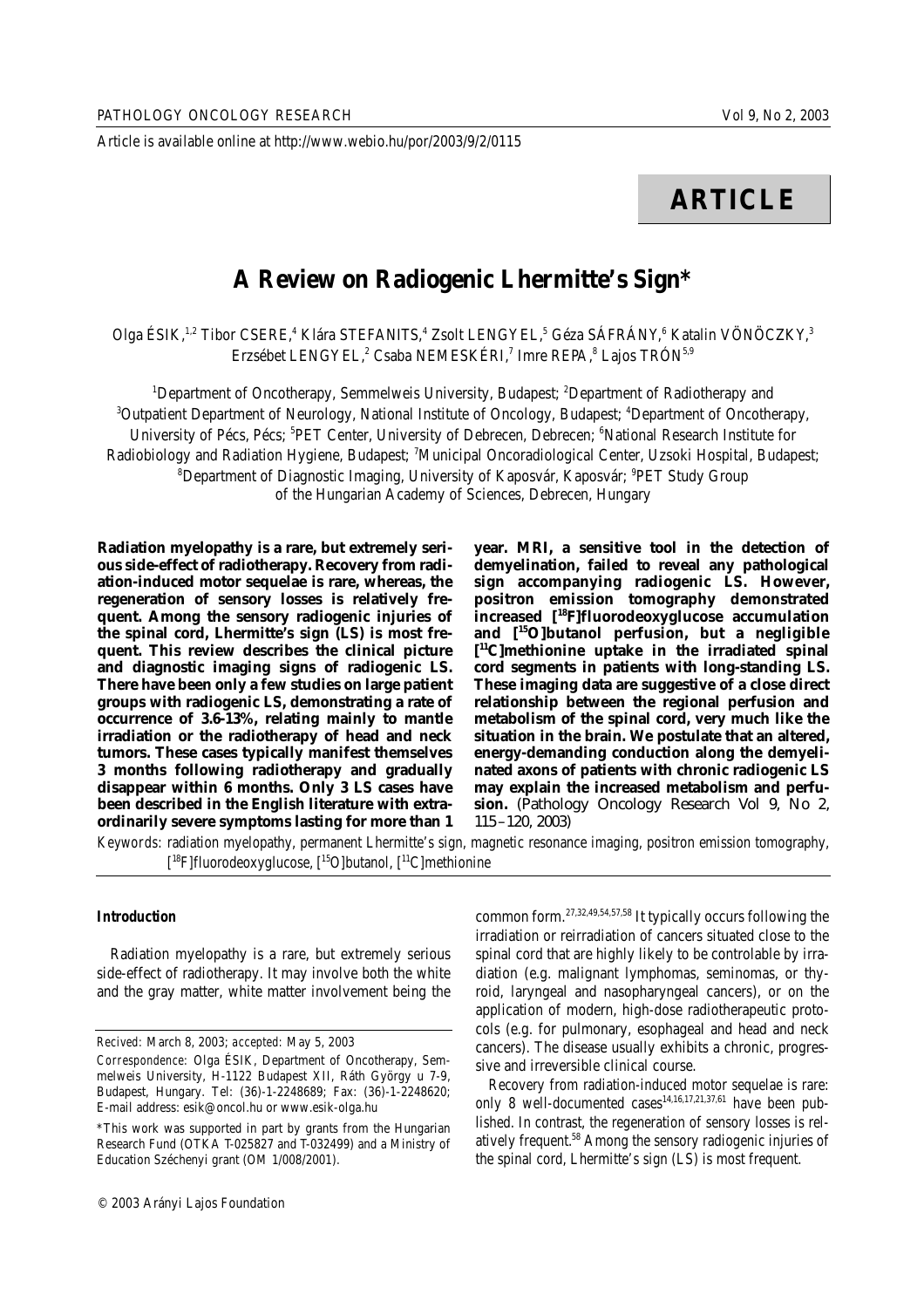#### *Clinical aspects of Lhermitte's sign*

LS was first described in a soldier who had suffered a head injury during World War I<sup>43</sup>. After this, the clinical entity was characterized by Lhermitte in conjunction with injuries and multiple sclerosis.<sup>39,40</sup> He noted that the symptomatology was most probably secondary to damage to the cervical spinal cord resulting in demyelination. The clinical latency period corresponded to the normal survival of the myelin, since damaged oligodendrocytes are not capable of carrying out myelin synthesis. As the oligodendrocytes recover, myelin synthesis is resumed and the resolved disease does not return. Lhermitte was first used as an eponym by Read. 53

LS is characterized by a sensation similar to an electric shock passing down the spine in the cervico-caudal direction (it may also be felt in the upper and lower limbs). It is accompanied by a sense of intense pain, which is generally symmetrical (though sometimes asymmetrical), but never corresponds in distribution to the finite territory of any spinal dermatome. LS develops following flexion (principally) or extension of the vertebral column (mainly its cervical part), demonstrating the mechanosensitivity of the damaged (demyelinated) central and peripheral sensory axons.

LS is an early and typical sign of demyelination disorders, especially multiple sclerosis<sup>29</sup>, but also of other diseases, e.g. radiogenic myelopathy, 2,6,10,17,18,28,38,42,45,59,62,71,75 spinal cord trauma, $^{1,11,36,39,43,63}$  epidural, subdural or intraspinal tumors $^{47,66}$  and spondylosis/discopathy. $^{60}$  It can be induced by chemotherapy, e.g. following the application of platinum and taxan compounds, cytosine arabinoside, busulfan and cyclophosphamide, 12,15,26,41,42,65,68,71 by a vitamin  $\mathrm{B_{12}}^9$  or thiamine deficiency, $^9$  low-dose pyridoxine toxicity, $^{50}$  nitrous oxide abuse, $^{5,35}$  cystinuria, $^4$  Behcet's disease<sup>48</sup> and herpes zoster.<sup>67</sup>

#### *Characteristics of radiogenic Lhermitte's sign*

LS was first reported as a phenomenon related to radiation myelopathy in 1948, 6 and in 1964 it was eloquently described, together with its temporal relationship to irradiation and posssible pathogenesis. <sup>28</sup> As opposed to multiple sclerosis, LS relating to other causes is a transient, selflimiting, benign disorder. The radiogenic cases typically manifest themselves 3 months following radiotherapy and gradually disappear within 6 months. 6,28 In 2 autopsied cases, Jones did not find any signs of pathological alterations in the cervical spinal cord by means of conventional tools.<sup>28</sup> Only the rare LS, manifested with a longer latency period, may forecast permanent spinal cord injury.<sup>6,10,28</sup> There have been only a few studies on large patient groups with LS, demonstrating a rate of occurrence of 3.6-13%, relating mainly to mantle irradiation $^{10,59,75}$  or the radiotherapy of head and neck tumors. 18,28 Only 3 LS cases have been described in the English literature with severe symptoms lasting for more than 1 year.<sup>17,62</sup>

Recently, we reported 2 cases of long-standing radiogenic LS<sup>17</sup>. During radiotherapy in these 2 nasopharyngeal cancer patients, a biologically effective dose (BED) of 103.8 Gy $_{2}$  (Case 1) or 94.8 Gy $_{2}$  (Case 2) was delivered to the cervical spinal cord. The BED was calculated according to the formula BED = {nd 1 + d/ $\alpha$ / $\beta$ }, where <u>n</u> denotes the number of fractions,  $\mathbf d$  the dose per fraction, and  $\alpha/\beta = 2$  Gy presuming white matter injury in the cervical spinal cord (the parameter α/β, used in the linearquadratic model of radiation damage, indicates a dose bringing about identical amounts of radiation-induced reparable and nonreparable damage). <sup>20</sup> Neurological signs relating to the irradiated spinal cord segments developed after 2 months (Case 1) or 5 years (Case 2), with radiationinduced damage equivalent to Grade 3 (Case 1) or Grade 2 (Case 2) toxicity (Common Toxicity Criteria, Version



*Figure 1. PET examinations (median sagittal section of the head and neck region) of a patient with long-standing Lhermitte's sign.*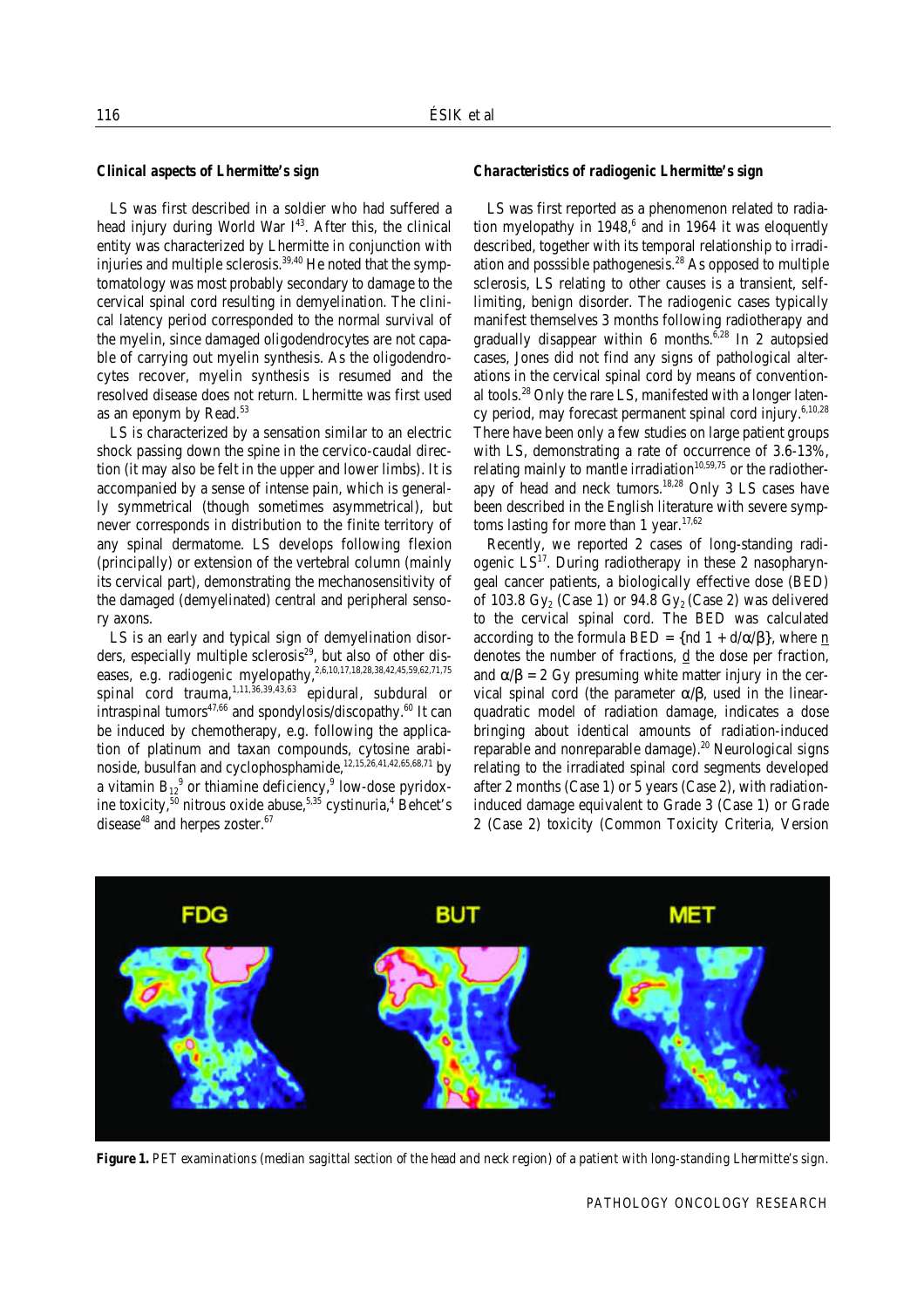

*Figure 2. Survival curves with standard deviation for primary fibroblasts cells of patients with long-standing Lhermitte's sign. Filled rectangles: fibroblasts from Case 1; filled triangles: fibroblasts from Case 2; open circles: average survival of fibroblasts from 6 healthy children.*

2.0). <sup>46</sup> The clinical status improved to Grade 2 (Case 1) or Grade 1 (Case 2). During the  $25<sup>th</sup>$  and  $7<sup>th</sup>$  postirradiation years, positron emission tomography (PET) demonstrated increased [ <sup>18</sup>F]fluorodeoxyglucose (FDG) accumulation and [ <sup>15</sup>O]butanol perfusion, but negligible [ <sup>11</sup>C]methionine uptake in the irradiated spinal cord segments in both patients (*Figure 1*). In clonogenic assays, fibroblasts from Case 1 displayed much higher radiation sensitivity than in healthy controls, while in Case 2 the fibroblast sensitivity was normal (*Figure 2*).

The most noteworthy features of the clinical courses of these patients were the complete clinical recovery from the motor injuries (Case 1), the incomplete regeneration of the sensory symptoms (Case 1), and the permanency of the LS (both cases). A high total physical dose and large daily fractions are known to be the most important factors promoting the development of late motor or sensory spinal cord injury. <sup>58</sup> Wong did not find radiation-induced white matter sequelae below a BED of 128  $\mathrm{Gy_{2}}^{\mathrm{74}}$  in his patient

group; thus, the calculated BED of 103.4 and 94.8  $\mathrm{Gy}_2$ , respectively, for our patients<sup>17</sup> should not have meant a substantial risk of late motor and sensory losses.

Although LS belongs among the late spinal cord complications of radiotherapy, it exhibits a substantially different dose-effect curve from the motor or other sensory sequelae. The development of this symptom starts at around 30  $\mathrm{Gy}^{6,28}$ , and the most important risk factors for its manifestation<sup>18,38</sup> are a total dose of  $\geq 50$  Gy and a daily dose of  $\geq 2$  Gy (equivalent to a calculated critical BED of 100 Gy $_{\rm 2}$ ). The probability of occurrence of LS displays a shallow dose-effect curve, 18 as this probability is 3.3% or 8% with a total dose of  $<$  50 Gy or  $\geq$  50 Gy, respectively, while that with a fraction dose of  $<$  2 Gy or  $\geq$  2 Gy is 3.4% or 10%, respectively. These doses were exceeded in our published cases, 17 and the risk of the development of LS was therefore real.

#### *Diagnostic imaging in chronic Lhermitte's sign cases*

MRI, a sensitive tool in the detection of demyelination, earlier revealed signs of demyelination of the posterior cervical column only in multiple sclerosis 22 and in a single case of intraspinal tumor-related LS.<sup>47</sup> It failed to show any pathological sign accompanying LS caused by other disorders, 42,63,65 and we presume that these normal MRI findings may be related to the transient nature of the LS. We did not detect any pathologic MRI sign in our patients with longstanding LS either, 17 and thus we looked for another method to characterize this infrequent clinical picture. Since PET is a very sensitive tool with which to establish the functional status of different organs, $^{16,17,33,34,37,51,52,70}$  we thought that it might be of help in diagnosing permanent radiation myelopathic signs.

Few studies have been published on PET investigations of the spinal cord; this may be due in part to the low spatial resolution of PET cameras. The spinal cord normally has a very low FDG accumulation and a low [ <sup>15</sup>O]butanol uptake (*Figure 3*), because of the considerable proportion of white matter (with a low glucose consumption and perfusion) relative to the small bulk of the gray matter.<sup>13,30,44,72,73</sup> The spinal cord usually exhibits a rather low methionine uptake (*Figure 3*), in consequence of the slow cell turnover. 25,56,72

Irreversible sequelae of radiation of the spinal cord have never been studied by using PET. Problems include the difficulty in the transportation of these patients and the low likelihood of useful consequences of the findings. In our partially reversible radiation myelopathic patients (including the 2 long-standing LS cases),  $16,17,37$  we described that recovery from radiogenic myelopathy was manifested in increased FDG and [ <sup>15</sup>O]butanol uptakes, but a negligible  $[$ <sup>11</sup>C]methionine accumulation.

An elevated glucose metabolic rate can be a concomitant sign with cell division or inflammatory processes. The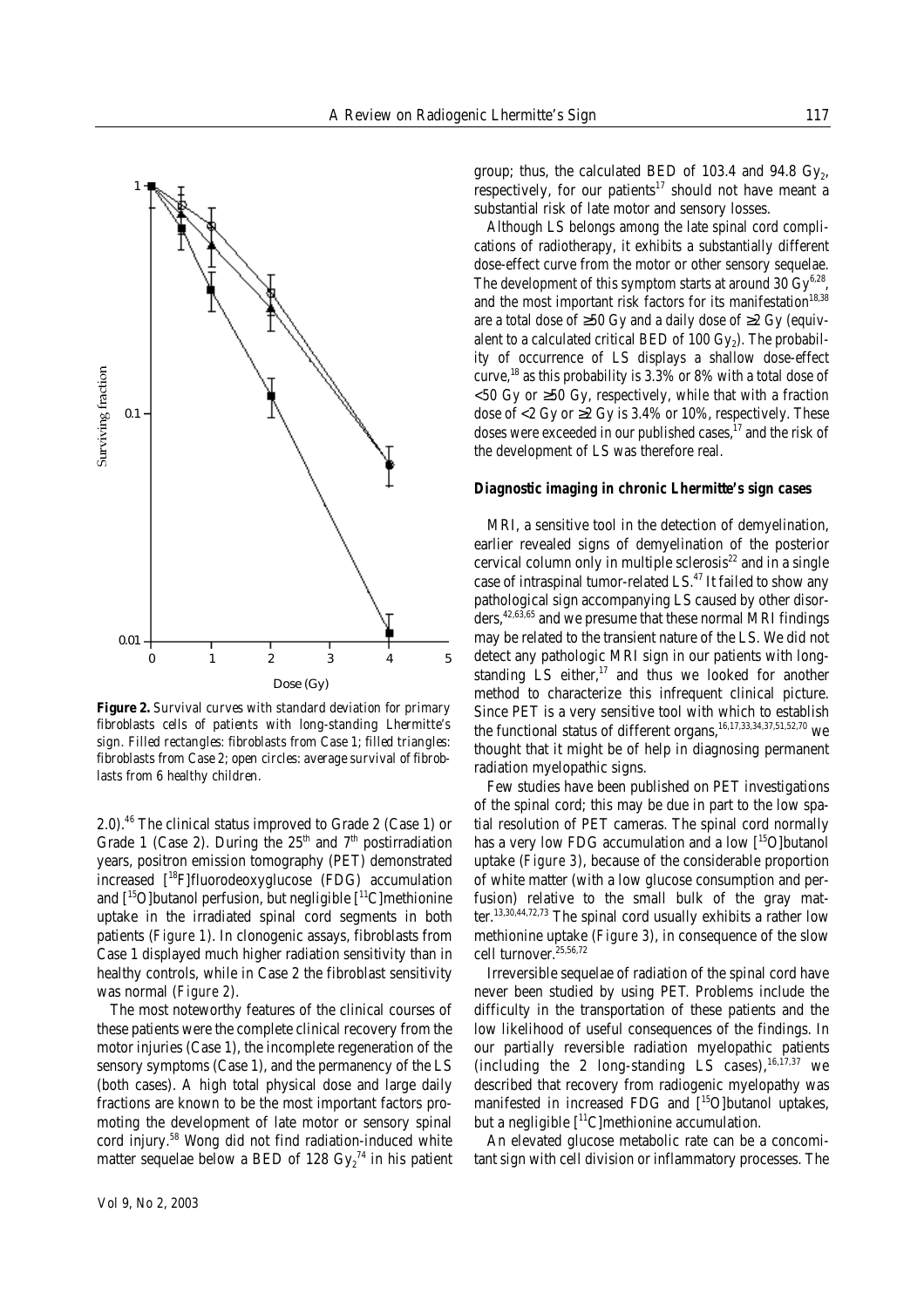

*Figure. 3. PET examinations of a reference subject not exposed to irradiation (median sagittal section of the head and neck region) reveal low FDG, [ <sup>15</sup>O]butanol and [ <sup>11</sup>C]methionine accumulation within the cervical spinal cord segments.*

irradiated parts of the spinal cord, however, did not exhibit a higher than background methionine accumulation, which was strong evidence against a significant cell proliferation. This is consistent with expectations: it would not be anticipated that the stabilization in the clinical state after the improvement during many years would still be accompanied by a restoration process involving intensive cell proliferation.

Inflammation is an energy-demanding process, and could therefore be a reason for an increased glucose consumption. We are inclined to assume, however, that years after the occurrence of the radiogenic lesions, inflammation would not make a substantial contribution, if any, to the increase in metabolic activity. The results of pathological studies<sup>27,37,49,57,58</sup> also argue against a substantial chronic inflammatory reaction in radiation myelopathy. A decreased FDG uptake<sup>64</sup> of the brain following high-dose radiation may support the argument that inflammatory reactions of glial and astrocytic elements of the spinal cord would probably not cause a considerable increase in FDG accumulation. Thus, the explanation of the increased glucose consumption may be based on other phenomena involving an augmented energy requirement.

Radiation damage brings about alterations in the molecular structure of the axon membrane, demyelination being one of the most pronounced changes.<sup>27,32,37,49,54,57,58</sup> After loss of the myelin sheath, the segments between the nodes of Ranvier, expressing sodium channels in low density, are exposed to the interstitial fluid. Demyelination of the axons results in a reduced speed of the action potential conduction. It is documented that a higher than normal density of sodium channels may restore conduction in some chronically demyelinated axons. 19,69 The modified molecular structure and conducting mechanism of these internodal segments give rise to an extra energy requirement. This is related to a larger displacement of intraaxonal ion concentrations during the propagation of the action potential as a consequence of the larger number of sodium channels involved in the conduction mechanism. The pumping-out of extra amounts of intracellular sodium against a concentration gradient can be accomplished only at the cost of extra energy consumption.

The assumption of a close coupling of the glucose utilization to the tissue perfusion in the spinal cord with its restored conduction could provide a full explanation for the observed increased blood flow in the radiation-damaged segments with their reconstituted function and increased glucose metabolism. Such an interrelationship would be very much the same as that already proved for the brain. 55

#### *Significance of radiobiological investigations*

A common feature of the history of our LS patients was that their radiation-induced symptoms have persisted for many years, instead of their recovering within 6 months as usual. It is known that about 15% of the population have an increased radiosensitivity, 8 potentiating radiation sequelae. Thus, the question arises of whether an increased radiosensitivity might have contributed to the rare phenomena observed.

There is evidence that individual radiosensitivity can contribute to the development of radiation-induced toxic reactions.<sup>3,23,24</sup> A strong correlation has been found, for instance, between the clonogenic survival of cultured fibroblasts and also the radiation-induced DNA doublestrand breaks in cultured fibroblasts and the late radiotherapy reactions of breast cancer patients<sup>7,31</sup>. The measured fibroblast radiosensitivity of our Case 1 was higher than that of Case 2, suggesting that this fact may have con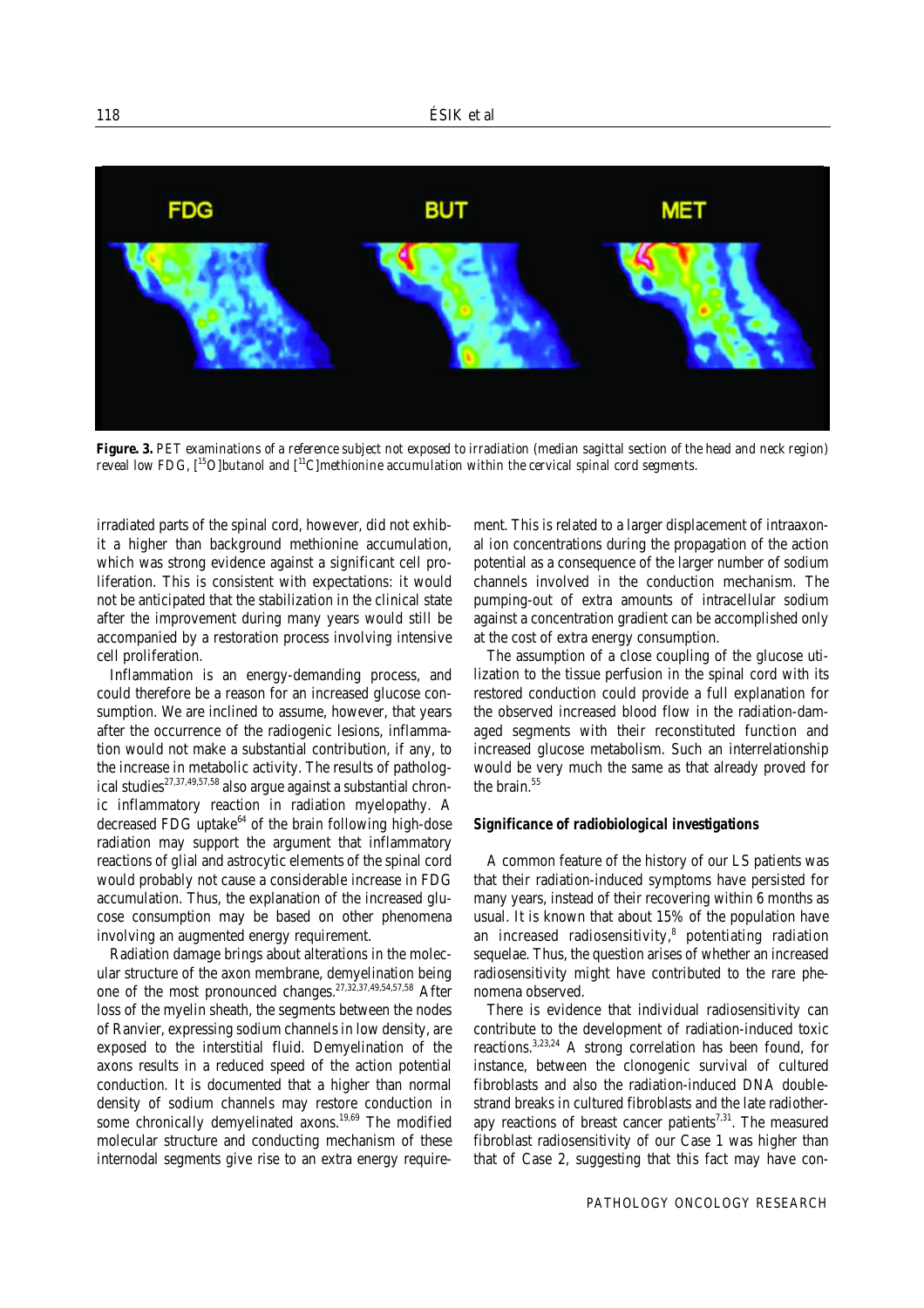tributed (besides the higher BED) to the differences between the two cases (more severe sequelae and the longer case history of Case 1). This seems probable, even if we are aware that the radiosensitivity of the fibroblasts may be used only as an estimate of that of oligodendrocytes or endothelial cells, as targets of radiation damage to the CNS. 23

#### *References*

- 1. *Arasil E, Tascioglu AO:* Spontaneous migration of an intracranial bullet to the cervical spinal canal causing Lhermitte's sign. Case report. J Neurosurg 56:158-159, 1982
- 2. *Ballantyne AJ:* Late sequelae of radiation therapy in cancer of the head and neck with particular reference to the nasopharynx. Am J Surg 130:433-436, 1975
- 3. *Bentzen SM:* Potential clinical impact of normal-tissue intrinsic radiosensitivity testing. Radiother Oncol 43:121-131, 1997
- 4. *Blackburn CRB, McLeod JG:* CNS lesions in cystinuria. Arch Neurol 34:638-639, 1977
- 5. *Blanco G, Peters HA:* Myeloneuropathy and macrocytosis associated with nitrous oxide abuse. Arch Neurol 40:416-418, 1983
- 6. *Boden G:* Radiation myelitis of the cervical spinal cord. Brit J Radiol 21:464-469, 1948
- 7. *Brock WA, Tucker SL, Geara FB, et al:* Fibroblast radiosensitivity versus acute and late normal skin responses in patients treated for breast cancer. Int J Radiat Oncol Biol Phys 32:1371- 1379, 1995
- 8. *Busch D:* Genetic susceptibility to radiation and chemotherapy injury: diagnosis and management. Int J Radiat Oncol Biol Phys 30:997-1002, 1994
- 9. *Butler WM, Taylor HG, Diehl LF:* Lhermitte's sign in cobalamin (vitamin B12) deficiency. JAMA 245:1059, 1981
- 10. *Carmel RJ, Kaplan HS:* Mantle irradiation in Hodgkin's disease. An analysis of technique, tumor eradication, and complications. Cancer 37:2813-2825, 1976
- 11. *Chan RC, Steinbok P:* Delayed onset Lhermitte's following head and/or neck injuries. Report of four cases. J Neurosurg 60:609-612, 1984
- 12. *Dewar J, Lunt H, Abernethy DA, et al:* Cisplatin neuropathy with Lhermitte's sign. J Neurol Neurosug Psy 49:96-99, 1986
- 13. *Di Chiro G, Oldfield E, Bairamian D, et al:* Metabolic imaging of the brain stem and spinal cord: studies with positron emission tomography using <sup>18</sup>F-2-deoxyglucose in normal and pathological cases. J Comput Assist Tomogr 7:937-945, 1983
- 14. Dynes JB, Smedal MI: Radiation myelitis. Am J Roentgenol 83:78-87, 1960
- 15. *Eeles R, Tait DM, Peckham MJ:* Lhermitte's sign as a complication of cisplatin-containing chemotherapy for testicular cancer. Cancer Treat Rep 70:905-907, 1986
- 16. *Ésik O, Emri M, Csornai M, et al:* Radiation myelopathy with partial functional recovery: PET evidence of long-term increased metabolic activity of the spinal cord. J Neurol Sci 163:39-43, 1999
- 17. *Ésik O, Csere T, Stefanits K, et al:* Increased metabolic activity in the spinal cord of patients with long-standing Lhermitte's sign. Strahlenther Onkol, in press
- 18. *Fein DA, Marcus RB Jr, Parsons JT, et al*: Lhermitte's sign: incidence and treatment variables influencing risk after irradiation of the cervical spinal cord. Int J Radiat Oncol Biol Phys 27:1029-1033, 1993
- 19. *Felts PA, Baker TA, Smith KJ:* Conduction in segmentally demyelinated mammalian central axons. J Neurosci 17:7267- 7277, 1997
- 20. *Fowler JF:* The linear-quadratic formula and progress in fractionated radiotherapy. Brit J Radiol 62:679-694, 1989
- 21. *Glanzmann C, Aberle HG, Horst W:* The risk of chronic progressive radiation myelopathy. Strahlenther 152:363-372, 1976
- 22. *Gutrecht JA, Zamani AA, Slagado ED:* Anatomic-radiologic basis of the Lhermitte's sign in sclerosis multiplex. Arch Neurol 50:849-851, 1993
- 23. *Hall EJ*: Radiobiology for the radiologists. 5<sup>th</sup> ed. Philadelphia: Lippincott-Williams and Wilkins, 2000
- 24. *Hendry JH:* Genomic instability: potential contributions to tumour and normal tissue response, and second tumours, after radiotherapy. Radiother Oncol 59:117-126, 2001
- 25. *Higano S, Shishido F, Nagashima M, et al:* PET evaluation of spinal cord tumor using <sup>11</sup>C-methionine. J Comput Assist Tomogr 14:297-299, 1990
- 26. *Inbar M, Merimsky O, Wigler N, et al:* Cisplatin-related Lhermitte's sign. Anticancer Drugs 3:357-377, 1992
- 27. *Jellinger K, Sturm KW:* Delayed radiation myelopathy in man. Report of twelve necropsy cases. J Neurol Sci 14:389-408, 1971
- 28. *Jones A:* Transient radiation myelopathy (with reference to Lhermitte's sign of electrical paraesthesia). Brit J Radiol 37:727-744, 1964
- 29. *Kachandani R, Howe JG:* Lhermitte's sign in multiple sclerosis: a clinical survey and review of the literature. J Neurol Neurosurg Psy 45:308-312, 1982
- 30. *Kamoto Y, Sadato N, Yonekura Y, et al:* Visualization of the cervical spinal cord with FDG and high-resolution PET. J Comput Assist Tomogr 22:487-491, 1998
- 31. *Kiltie AE, Ryan AJ, Swindell R, et al:* A correlation between residual radiation-induced DNA double-strand breaks in cultured fibroblasts and late radiotherapy reactions in breast cancer patients. Radiother Oncol 51:55-65, 1999
- 32. *Kristensson K, Molin B, Sourander P:* Delayed radiation lesions of the human spinal cord. Report of five cases. Acta Neuropathol 9:34-44, 1967
- 33. *Kunkel M, Grotz KA, Forster GJ, et al:* Therapy monitoring with 2-(<sup>18</sup>F)-FDG positron emission tomography after neoadjuvant radiation treatment of mouth carcinoma. Strahlenther Onkol 177:145-152, 2001
- 34. *Lang O, Bihl H, Hultenschmidt B, et al:* Clinical relevance of positron emission tomography (PET) in treatment control and relapse of Hodgkin's disease. Strahlenther Onkol 177:138-144, 2001
- 35. *Layzer RB:* Myeloneuropathy after prolonged exposure to nitrous oxide. Lancet 2:1227-1230, 1978
- 36. *Leaver RC, Loeser JD:* Lhermitte's phenomenon after high velocity missile injuries of the brain. J Neurosurg 34:159-163, 1981
- 37. *Lengyel Z, Rékó G, Majtényi K, et al:* Autopsy verifies demyelination but lack of vascular damage in partially reversible radiation myelopathy. Spinal Cord, in press
- 38. *Lewanski CR, Sinclair JA, Stewart JS:* Lhermitte's sign following head and neck radiotherapy. Clin Oncol (R Coll Radiol) 12:98-103, 2000
- 39. *Lhermitte J:* Sur l'hypertrophie musculaire consecutive aux lésions grave des nerfs peripherique: une observation nouvelle. Press Med 26:64, 1918
- 40. *Lhermitte J, Bollak M, Nicolas M:* Les douleurs à type de décharge électrique consécutives à la flexion céphalique dans la sclérose en plaques. Un cas de form sensitive de la sclérose multiple. Rev Neurol 39:56-62, 1924
- 41. *List AF, Kummet TD:* Spinal cord toxicity complicating treatment with cisplatin and etoposid. Am J Clin Oncol 13:256- 258, 1990
- 42. *Lossos A, Siegal T:* Electric shock-like sensations in 42 cancer patients: clinical characteristics and distinct etiologies. J Neurooncol 29:175-181, 1996